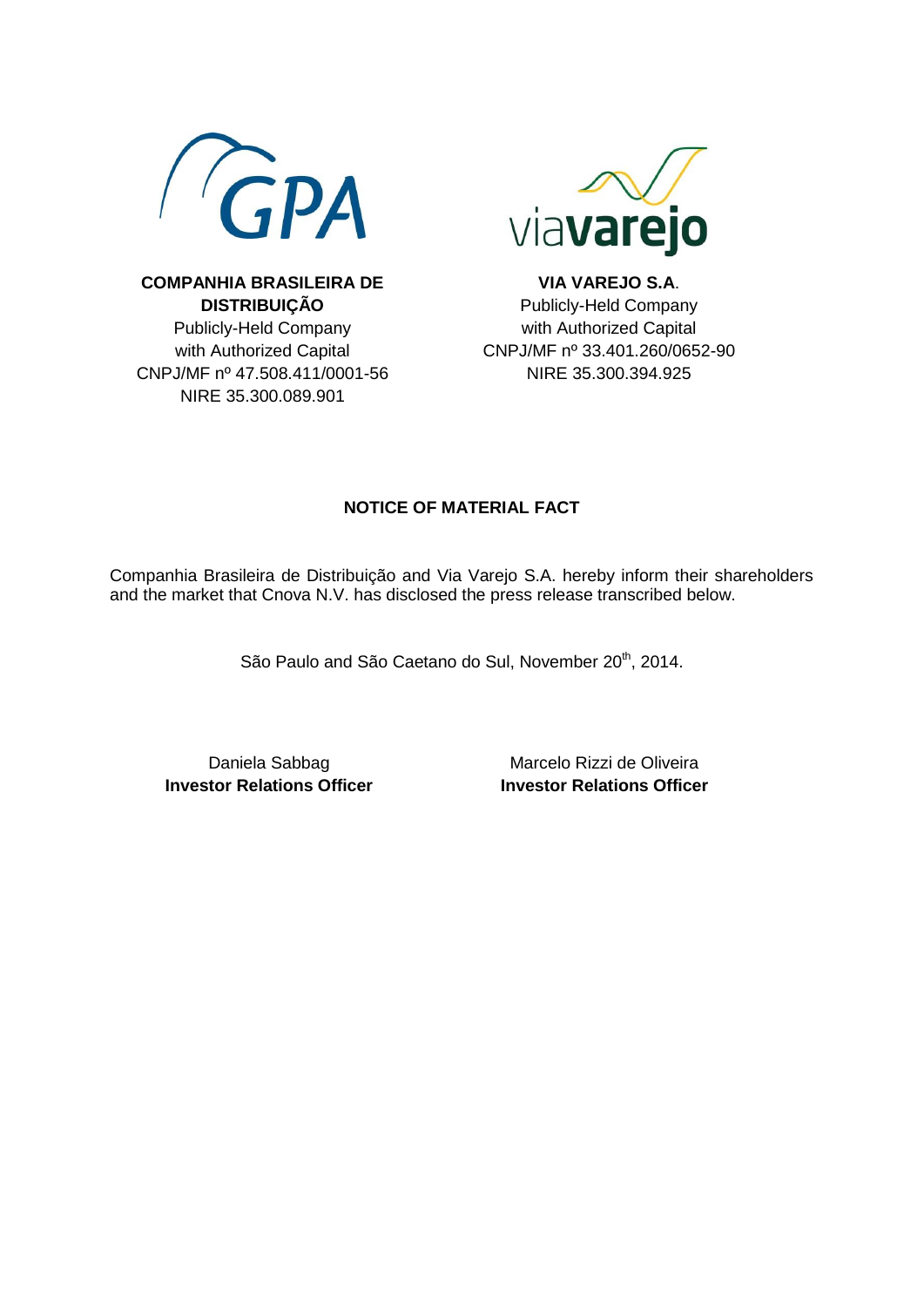

## **Cnova N.V. Announces Pricing of Initial Public Offering**

November 20<sup>th</sup>, 2014 — Cnova N.V. ("Cnova"), one of the largest global eCommerce companies, announced the pricing on November 19<sup>th</sup> of its initial public offering of 26,800,000 ordinary shares at a price of \$7.00 per share, resulting in gross proceeds of approximately \$188 million. Cnova's ordinary shares are expected to begin trading on November 20, 2014 on the NASDAQ Global Select Market under the ticker symbol "CNV." The offering is expected to close on November 25, 2014, subject to the satisfaction of customary closing conditions. In addition, Cnova has granted the underwriters a 30-day option to purchase up to 4,020,000 additional ordinary shares at the initial public offering price to cover over-allotments, if any.

Morgan Stanley & Co. LLC, J.P. Morgan Securities LLC, Merrill Lynch, Pierce, Fenner & Smith Incorporated, Credit Suisse Securities (USA) LLC and Deutsche Bank Securities Inc. are acting as joint book runners for the offering, and BNP Paribas Securities Corp., HSBC Securities (USA) Inc., Natixis Securities Americas LLC and SG Americas Securities LLC are acting as co-managers for the offering.

The offering is being made only by means of a prospectus filed with the U.S. Securities and Exchange Commission ("SEC"), copies of which can be obtained from:

Morgan Stanley & Co. LLC Att.: Prospectus Dept. 180 Varick Street, 2nd Floor New York, NY 10014

J.P. Morgan Securities LLC c/o Broadridge Financial Solutions 1155 Long Island Avenue Edgewood, NY, 11717 Att.: Prospectus Dept.

A registration statement (including a prospectus) relating to these securities has been filed with and declared effective by the SEC. This announcement does not constitute a prospectus and is not an offer to sell or a solicitation of any offer to buy any securities of Cnova nor shall there be any sale of these securities in any state or jurisdiction in which such offer, solicitation or sale would be unlawful prior to registration or qualification under the securities laws of any such state or jurisdiction.

## **About Cnova**

*Cnova N.V. is one of the largest global eCommerce companies, operating Cdiscount sites in France, Brazil, Colombia, Ecuador, Thailand, Vietnam, Ivory Coast, Senegal and Belgium and the sites Extra.com.br, Pontofrio.com and Casasbahia.com.br in Brazil. Cnova offers its over 12.9 million active customers access to a wide assortment of more than 12 million product offerings through a combination of attractive pricing and highly differentiated delivery and payment solutions. Cnova N.V. is part of Groupe Casino. Information on, or accessible through, the sites referenced above is not part of this press release.*